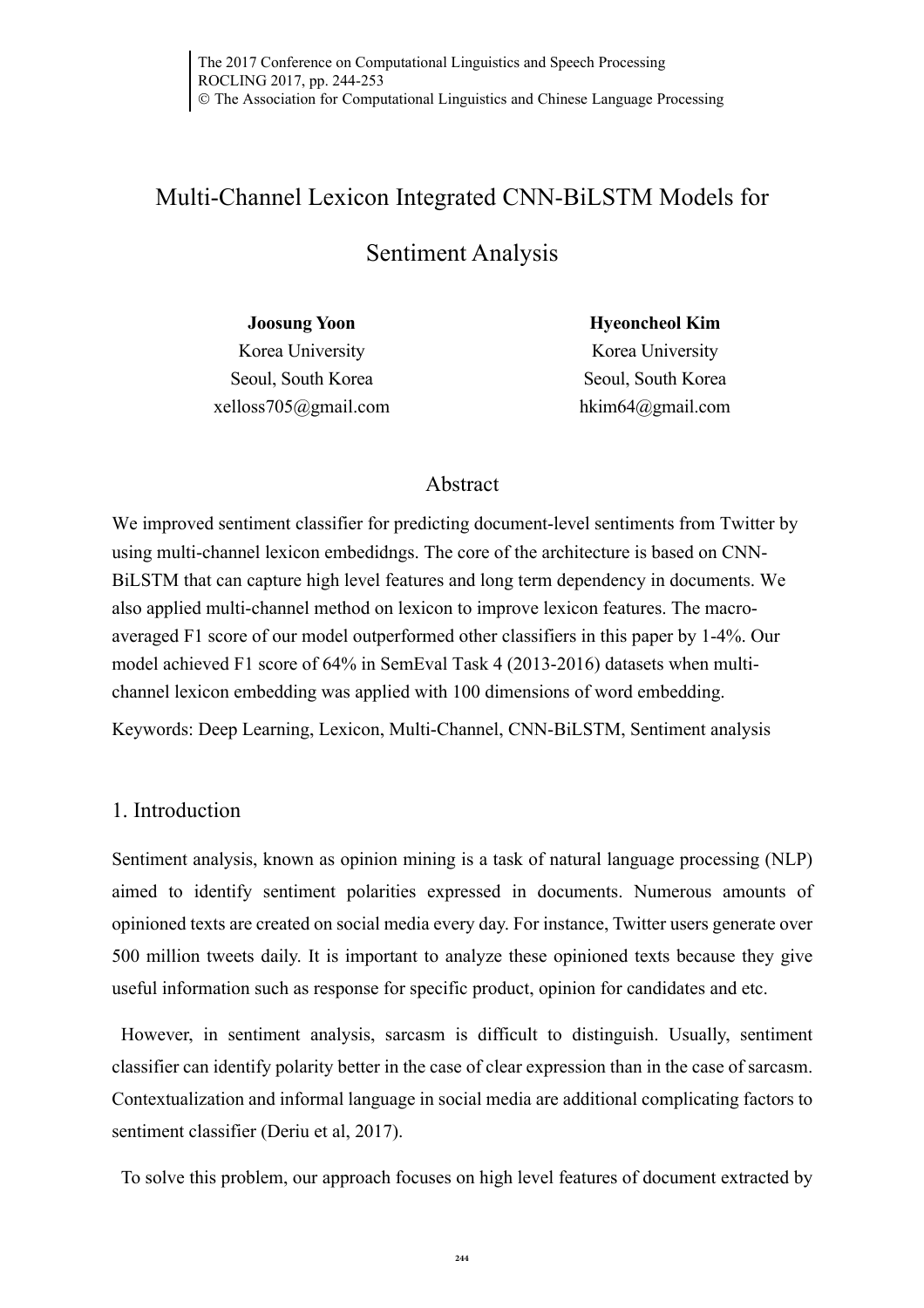CNN and the context considered by BiLSTM that capture long term dependency which helps to understand the context. Therefore, we propose a Multi-Channel Lexicon Integrated CNN-BiLSTM (MCLICB) model for sentiment analysis.

Our contributions are:

(i) To improve performance of sentiment classifier

(ii) To introduce multi-channel lexicon embeddings and analyze influence for sentiment analysis.

## 2. Related Works

The first success of sentiment analysis based on convolutional neural networks (CNN) was triggered by text classification (Kim, 2014). This work provided simple and effective architecture for text classification. Convolutional layer can extract local *n*-gram features. After this research, various modified models based on CNN have been proposed.

One of the modified models is lexicon integrated CNN model with attention (Shin and Lee and Choi, 2016). In the traditional setting, where statistical models are based on hand-crafted features, lexicon is a useful feature, consisting of words and their sentiment scores. CNN architecture of Shin showed that lexicon embedding still can be a useful feature for sentiment analysis.

CNN based methods have been successful in many NLP tasks. However, it has limitations in respect of long term dependency. In contrast, Long Short-Term Memory (LSTM) (Hochreiter et al., 1997; Tai et al., 2015) can capture semantic information with long term dependency.

In order to consider local *n*-gram features and long term dependency, various models which combined both CNN and LSTM were proposed (Zhang, 2017). Our model improves this approach.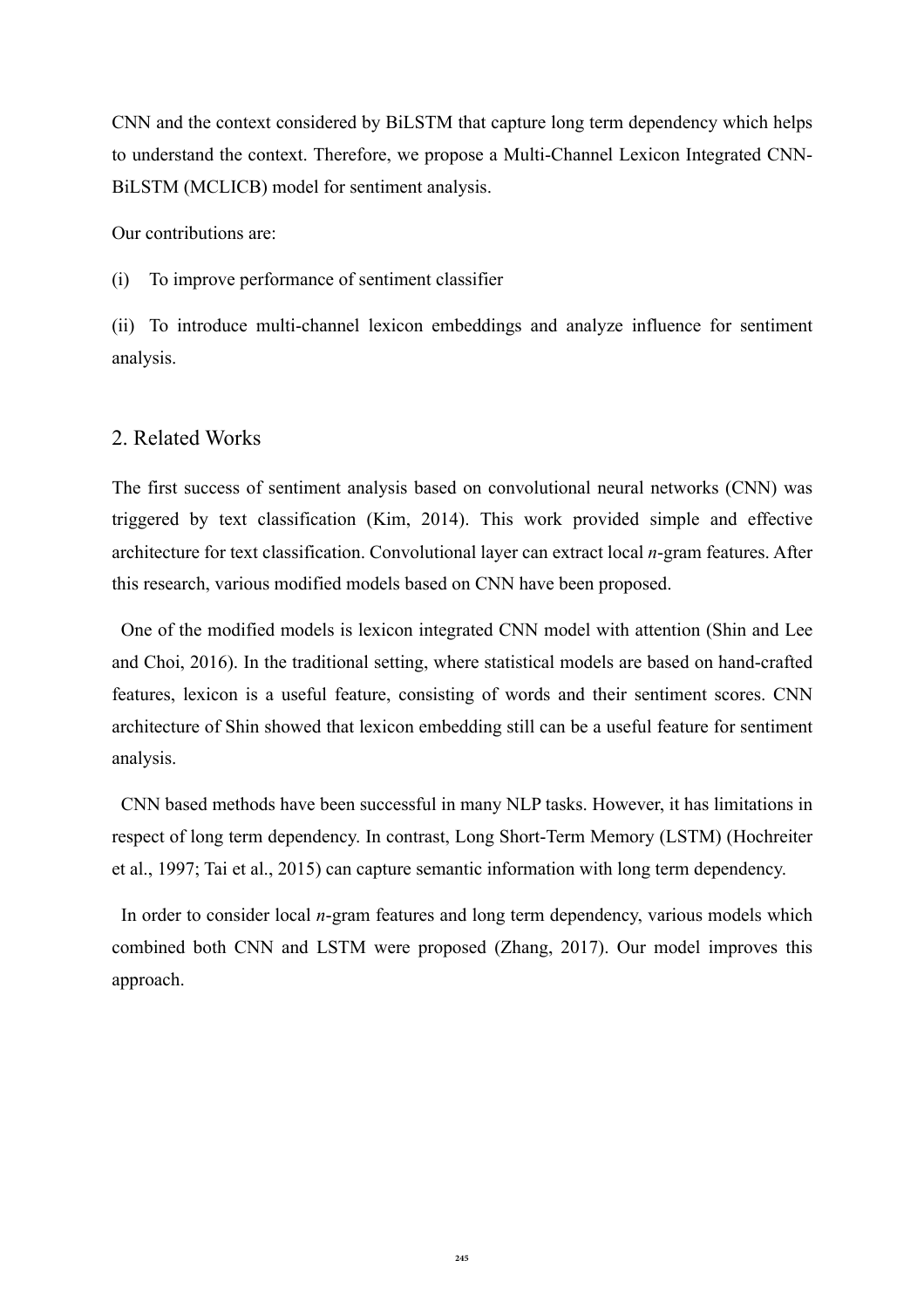

Figure 1: The architecture of our model

## 3. MCLICB

The architecture of MCLICB consists of a multi-channel embedding layer, a CNN-BiLSTM layer, an aggregation layer, and softmax layer.

## 3.1 Multi-channel embedding layer

The input of our model (document, lexicon matrix) are based on two multi-channels:

- (i) Multi-channel word embedding,
- (ii) Multi-channel lexicon embedding.

Multi-channel word embedding is the same as the architecture of Kim (2014) which is both static and non-static. We used word2vec (w2v) trained by skip-gram (Mikolov, 2013). In the similar manner, we applied multi-channel method on lexicon to improve lexicon feature for sentiment analysis. As the coverage of lexicon is low, multi-channel method is more useful because it resolves sparseness in lexicon embedding. The word document matrix is  $s \in \mathbb{R}^{n \times d}$ , where *n* is the number of words in a document and *d* is the dimension of word embedding. The lexicon document corresponding to each word in a document is  $s_i \in \mathbb{R}^{n \times e}$ , where *e* is the dimension of lexicon embedding determined by the number of lexicon corpus in section 4.2.

#### 3.2 CNN-BiLSTM layer

To combine advantages of CNN and LSTM, the input local *n*-gram features were extracted by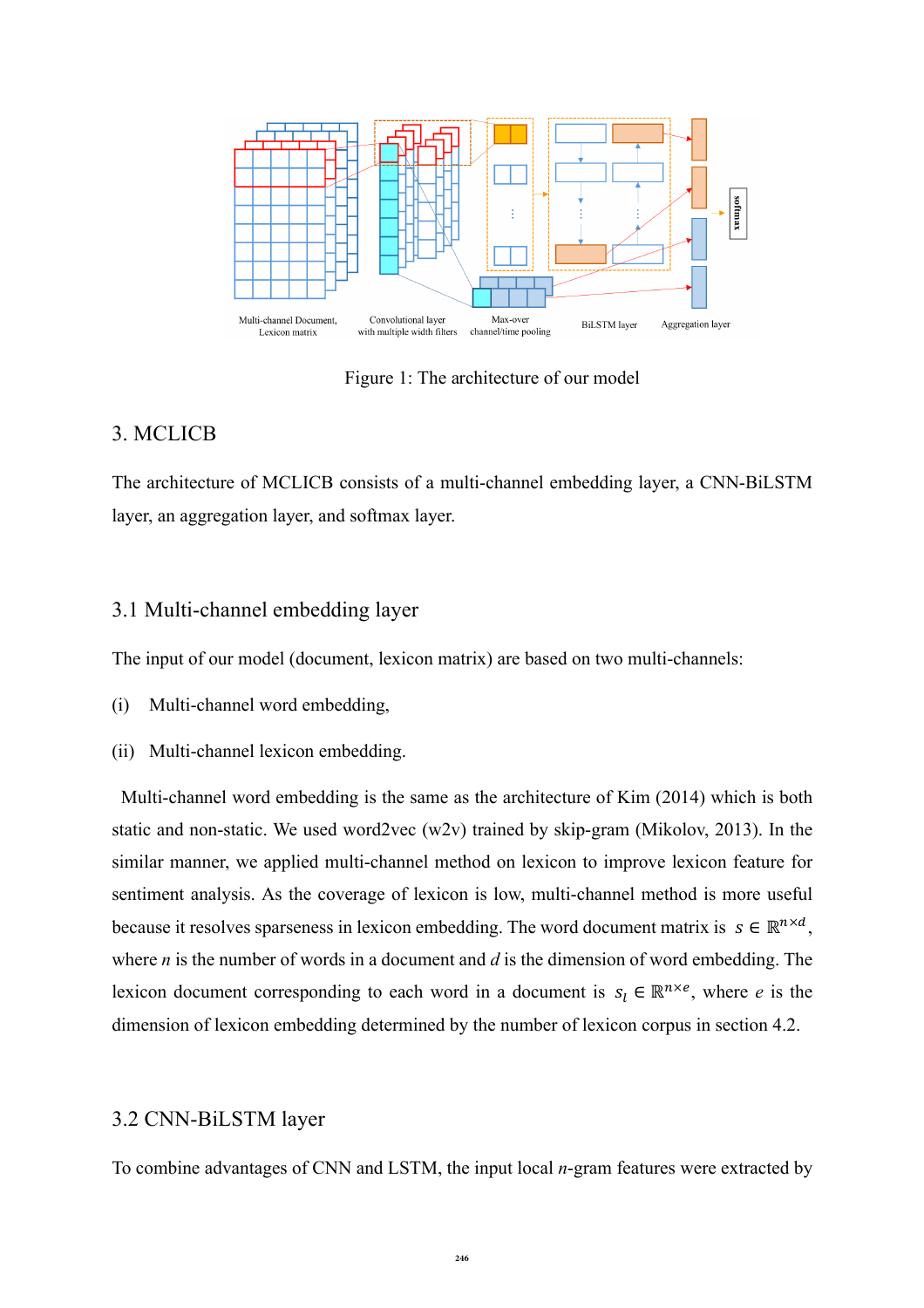CNN. We added padding to the output of CNN because different size of filters produced different size of feature map. Then, max pooling over channels was applied to the padded output of CNN.

To consider long term dependency, bidirectional LSTM were applied to the output of max pooling layer. We set the hidden size h as 150 for all BiLSTM layers. In the case of lexicon embedding, when multi-channel lexicon embedding was convolved by filters, separate convolution approach of Shin (2016) was used.

#### 3.3 Aggregation layer

While LSTMs are advantageous for capturing long term dependency, CNNs generally outperformed in capturing high level features in short text.

To consider various document lengths, we concatenated the outputs of CNN which were produced by max pooling over time and the outputs of CNN-BiLSTM which were generated from last hidden states at aggregation layer. We used different filters between CNN and CNN-BiLSTM to capture improved representations.

#### 3.4 Softmax layer

In softmax layer, the outputs of aggregation layer were converted into classification probabilities. In order to compute the classification probabilities, softmax function was used. The output dimension is 3 (positive, negative and neutral classes).

### 4. Experiments

In this section, we evaluated our model on sentiment analysis task. We first introduced the implementation of our model in section 4.1. Then, we demonstrated data, preprocessing, training and hyperparameters in section 4.2 and 4.3.

#### 4.1 Implementation

To conduct experiments, we used PyTorch which can fully utilize the GPU computing resource to train our model. We trained our model on a single GTX 1080 8GB GPU with CUDA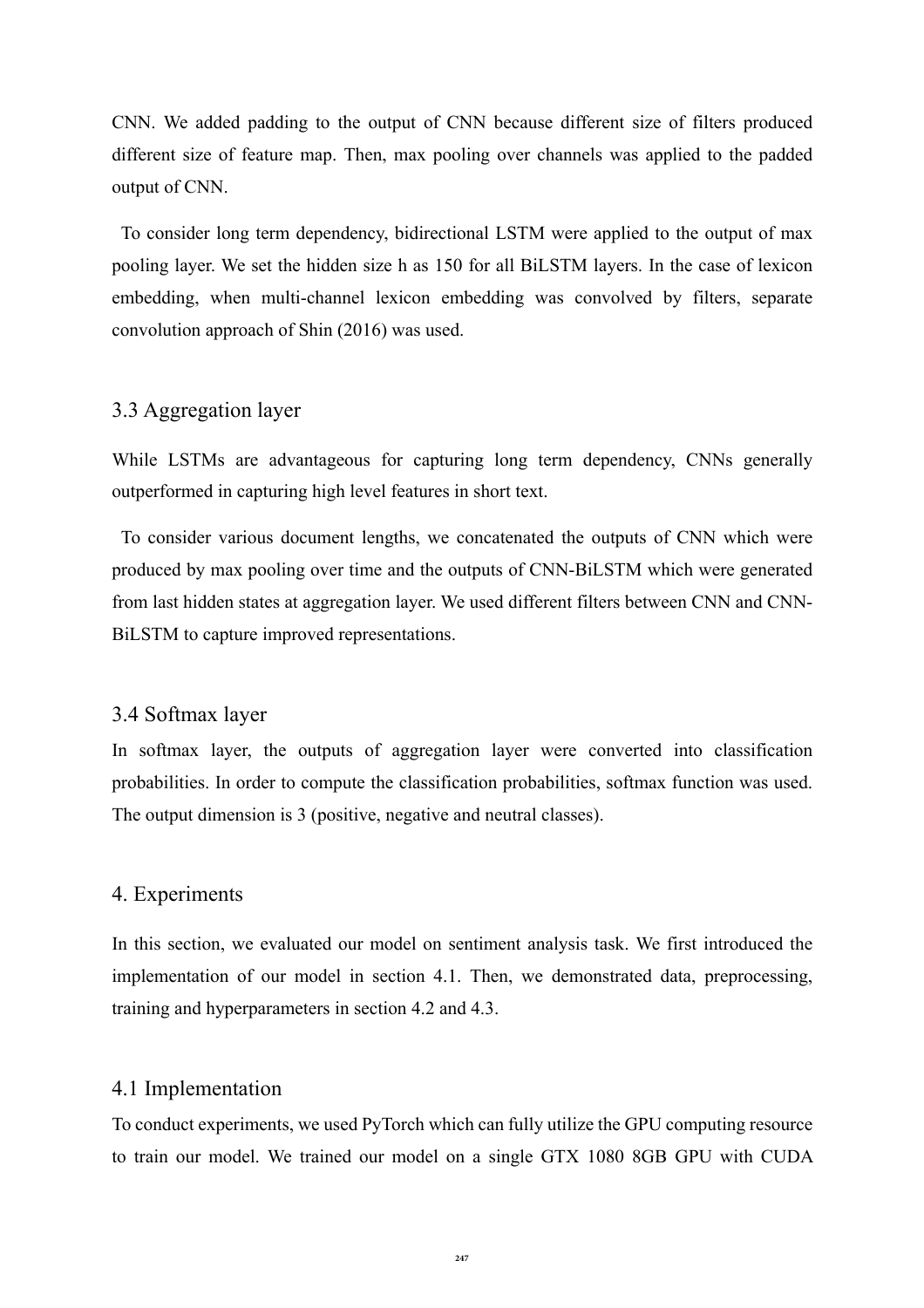# 4.2 Data and Preprocessing

Tweets which were provided by the SemEval-2017 competition were used for training and as test datasets. The training datasets were from Twitter 2013 to 2016 train/dev and the rest were the test datasets in Table 1.

| Corpus            | <b>Total</b> | <b>Positive</b> | <b>Negative</b> | <b>Neutral</b> |  |
|-------------------|--------------|-----------------|-----------------|----------------|--|
| <i>Train 2013</i> | 9,684        | 3,640           | 1,458           | 4,586          |  |
| Dev 2013          | 1,654        | 575             | 340             | 739            |  |
| <i>Train 2015</i> | 489          | 170             | 6               | 253            |  |
| <i>Train 2016</i> | 6,000        | 3,094           | 863             | 2,043          |  |
| Dev 2016          | 1,999        | 843             | 391             | 765            |  |
| DevTest 2016      | 2,000        | 994             | 325             | 681            |  |
| Test 2013         | 3,547        | 1,475           | 559             | 1,513          |  |
| Test 2014         | 1,853        | 982             | 202             | 669            |  |
| Test 2015         | 2,390        | 1,038           | 365             | 987            |  |
| Test 2016         | 20,632       | 7,059           | 3,231           | 10,342         |  |
| TwtSarc 2014      | 86           | 33              | 40              | 13             |  |
| <b>SMS 2013</b>   | 2,094        | 492             | 394             | 1,208          |  |
| LiveJournal 2014  | 1,142        | 427             | 304             | 411            |  |

Table 1. Overview of datasets

Lexicons used in the proposed model consist of eight types of sentiment lexicons which include sentiment score. Some lexicons were preprocessed to normalize sentiment score to the range from -1 to +1. If words are not in the lexicon vocabulary, neutral sentiment score of 0 were assigned. The following lexicons are used in our model:

- SemEval-2015 English Twitter Sentiment Lexicon (2015).
- National Research Council Canada (NRC) Hashtag Affirmative and Negated Context Sentiment Lexicon (2014).
- NRC Sentiment140 Lexicon (2014).
- Yelp Restaurant Sentiment Lexicons (2014).
- NRC Hashtag Sentiment Lexicon (2013).
- Bing Liu Opinion Lexicon (2004).
- Macquarie Semantic Orientation Lexicon (2009).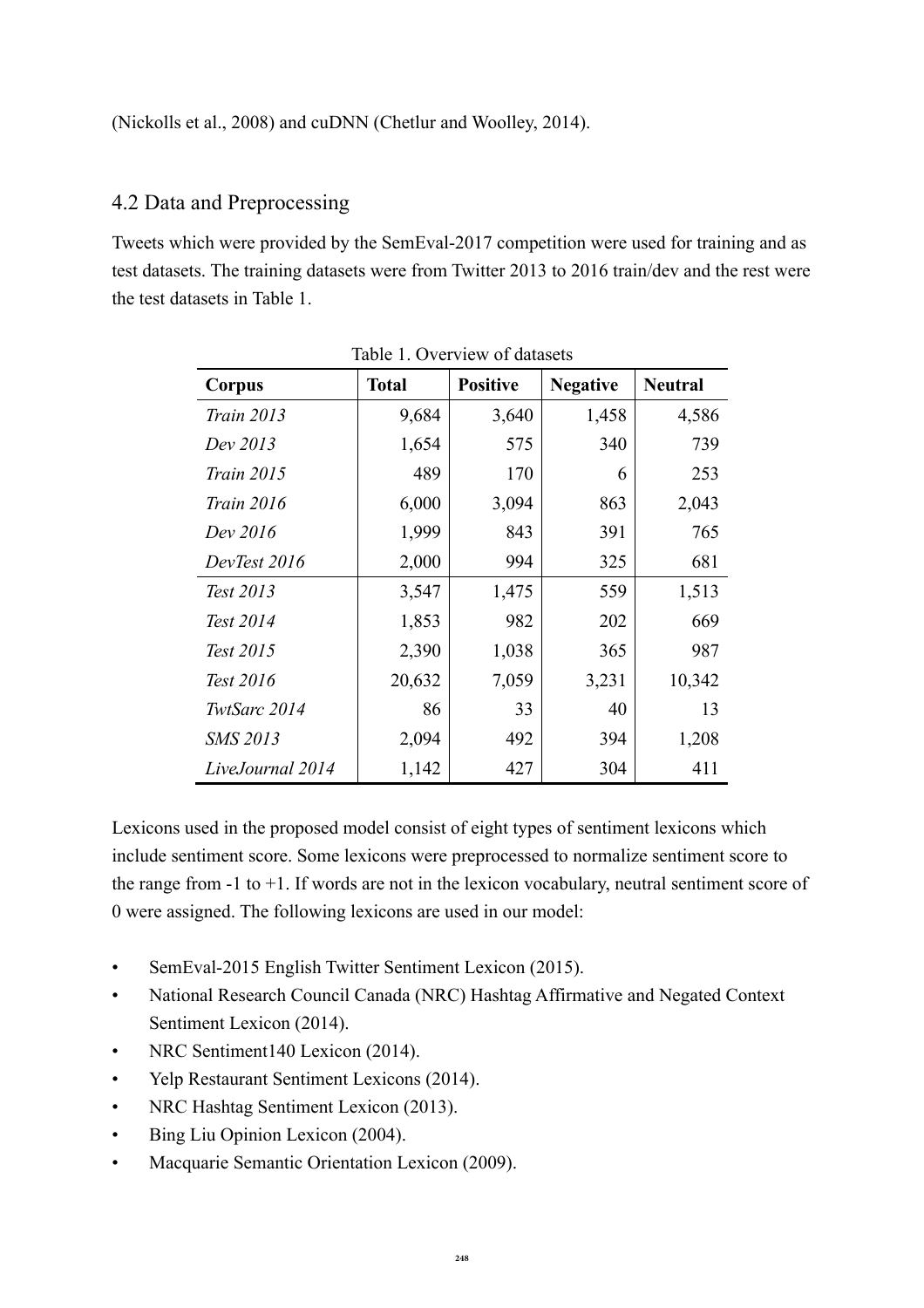• NRC Word-Emotion Association Lexicon (2010).

Preprocessing were applied to tweets and lexicon datasets before extracting features using the following procedures:

- Lowercase: characters in tweets and lexicons were converted to lowercase.
- Tokenization: all tweets were tokenized by using NLTK twitter tokenizer.
- Cleaning: URLs and '#' token in hashtags were removed.
- Replacement: for the out-of-vocabulary (OOV) words, they were replaced by  $\langle UNK \rangle$ token.

## 4.3. Training and Hyperparameters

The parameters were trained by Adam optimizer (Diederik et al. 2014). The following configuration is our hyperparameters:

- Word embedding dimension  $d = (50, 100, 200, 400)$  for pre-trained word2vec.
- Lexicon embedding dimension  $e = (8)$  for considering lexicon features.
- Hidden size  $h = (150)$  for hidden states of BiLSTM.
- Filter size =  $(2, 3, 4, 5)$  for capturing n-gram features.
- Number of filters  $= (200)$  for convolving the document and lexicon matrix.
- Number of layers =  $(2)$  for number of BiLSTM layers.
- Batch size  $= (100)$  for calculating losses.









Figure 2: The performances of models change across various dimensions of word embedding. In general, as the dimensions of word embedding increase, the performances of multi-channel lexicon models are better than that of multi-channel word embedding (w2v) and lexicon embedding (lex).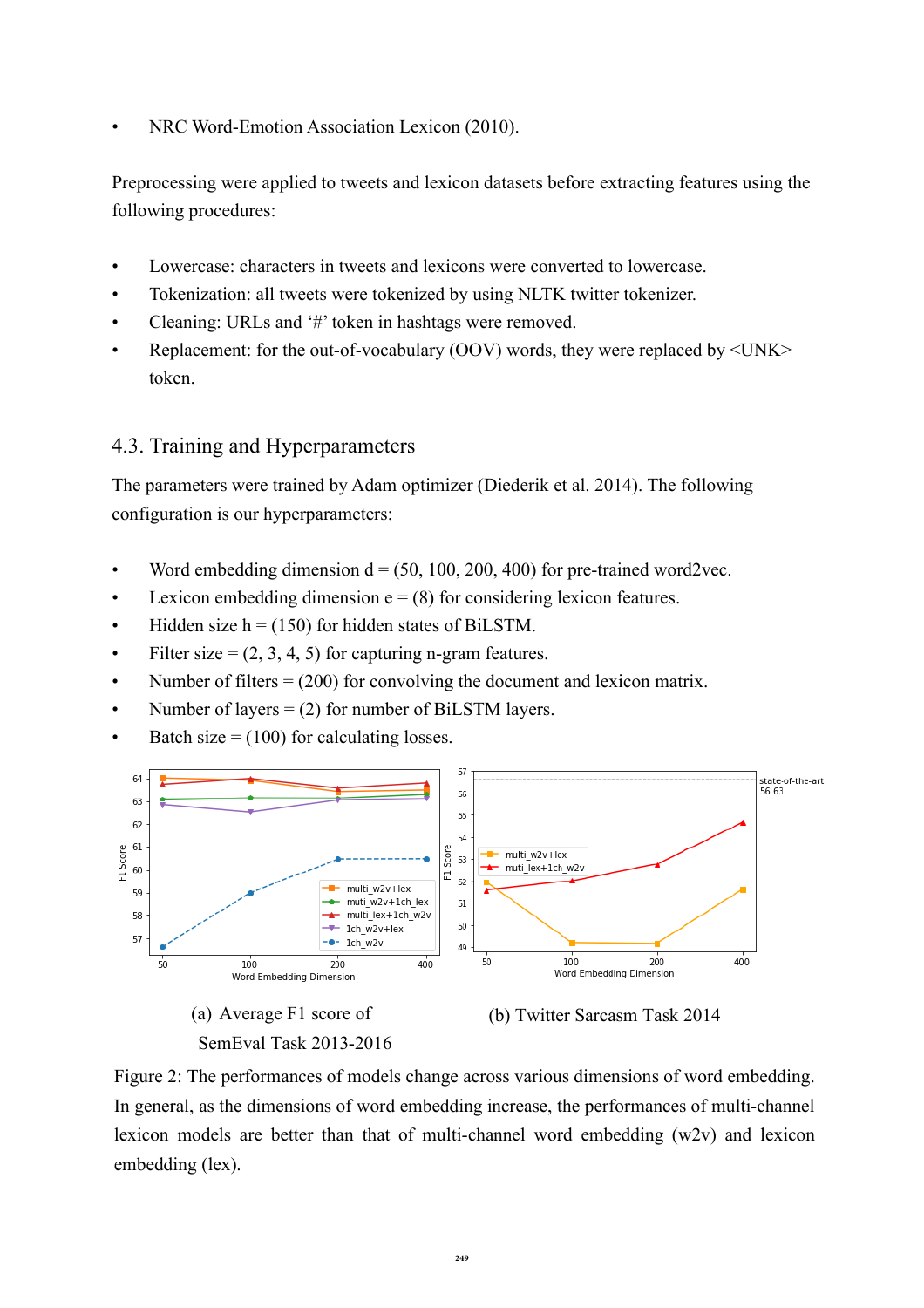- Learning rate  $= (0.0005)$  for updating the parameters.
- Number of epochs  $= (15)$  for training models.
- Dropout rate  $= (0.5, 0.65)$  for avoiding overfitting (Hinton et al., 2012).
- Regularization lambda =  $(0.0001)$  for avoiding overfitting.

## 5. Evaluation

To evaluate the performances of our models in comparison to other classification models, we used the evaluation metric as macro-averaged F1 score across the positive, negative and neutral classes. In our experiment, baseline is 1 layer CNN which is the architecture of Kim (2014) in Table 2.

Table 2. Overall macro-averaged F1 scores of models.

Best (second-best) results of models are highlighted in bold (underlined) face. Τ Τ Τ Τ **Method Test Test Test Test Twt SMS 2013 2014 2015 2016 Sarc 2013 2014**

|             | <b>Method</b>          | <b>Test</b> | <b>Test</b> | <b>Test</b> | <b>Test</b> | Twt   | <b>SMS</b> | LiveJ  |
|-------------|------------------------|-------------|-------------|-------------|-------------|-------|------------|--------|
|             |                        | 2013        | 2014        | 2015        | 2016        | Sarc  | 2013       | ournal |
|             |                        |             |             |             |             | 2014  |            | 2014   |
| This Paper  | 1 layer CNN (baseline) | 63.22       | 60.43       | 61.04       | 60.41       | 43.46 | 65.05      | 65.18  |
|             | 1 layer $CNN + lex$    | 62.70       | 61.37       | 61.76       | 62.19       | 46.39 | 67.07      | 68.04  |
|             | 2 layer CNN            | 61.71       | 61.84       | 61.17       | 60.16       | 51.20 | 64.35      | 66.96  |
|             | 2 layer $CNN + lex$    | 62.63       | 63.75       | 61.65       | 61.91       | 49.82 | 67.17      | 67.99  |
|             | Our model              | 66.59       | 64.92       | 62.50       | 62.53       | 51.97 | 69.55      | 70.08  |
| Deriu, et   | FS (state-of-the-art)  | 70.01       | 71.55       | 67.05       | 63.30       | 56.63 |            | 69.51  |
| al., $2016$ |                        |             |             |             |             |       |            |        |
|             |                        |             |             |             |             |       |            |        |

## 5. Results

Our model outperformed other classification models all as shown in Table 2. In the case of sarcasm, modifying embedding dimension and using multi-channel lexicon embedding alone improved our model about 3% which are shown in Figure 2 (b).

F1 score of our model based on multi-channel lexicon embedding was higher than that of our model based on 1 channel word embedding by about 4-7% as shown in Figure 2 (a). In our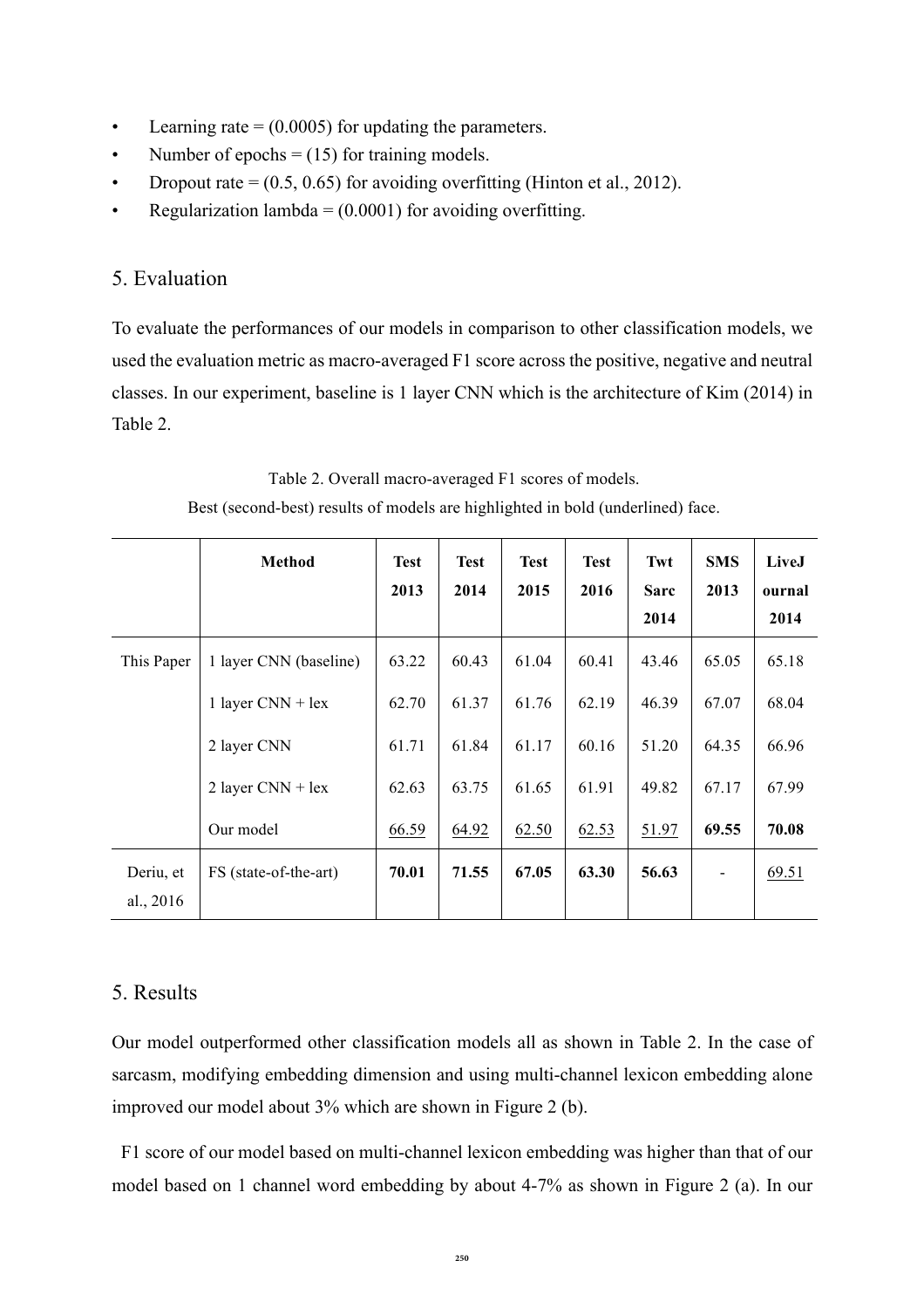experiments, our model achieved the highest F1 score when multi-channel lexicon embedding was applied with 100 dimensions of word embedding in Figure 2 (a).

## 5. Conclusion

In this paper, we improved our model based on CNN-BiLSTM architecture for predicting document-level sentiments with multi-channel embeddings. Our model outperformed other classifiers in this paper by 1-4%, confirming multi-channel lexicon embedding's effectiveness in improving the performance.

For future work, the application of attention mechanism (Xu, et al., 2015; Yang, et al., 2016), other word embedding method such as fastText (Joulin et al., 2016) and ensemble methods (Deriu, et al., 2016) can be applied to improve our model.

#### Acknowledgments

This research was supported by Basic Science Research Program through the National Research Foundation of Korea (NRF) funded by the Ministry of Science, ICT & Future Planning (NRF- 2017R1A2B4003558).

## References

- [1] D. Kingma and J. Ba, "Adam: A method for stochastic optimization," *arXiv preprint arXiv:1412.6980*, 2014.
- [2] Y. Kim, "Convolutional neural networks for sentence classification," *arXiv preprint arXiv:1408.5882*, 2014.
- [3] S. M. Mohammad and P. D. Turney, "Crowdsourcing a word–emotion association lexicon," *Computational Intelligence*, vol. 29, no. 3, pp. 436–465, 2013.
- [4] S. Chetlur, C. Woolley, P. Vandermersch, J. Cohen, J. Tran, B. Catan- zaro, and E. Shelhamer, "cudnn: Efficient primitives for deep learning," *arXiv preprint arXiv:1410.0759*, 2014.
- [5] T. Mikolov, I. Sutskever, K. Chen, G. S. Corrado, and J. Dean, "Distributed representations of words and phrases and their composi- tionality," in *Advances in neural*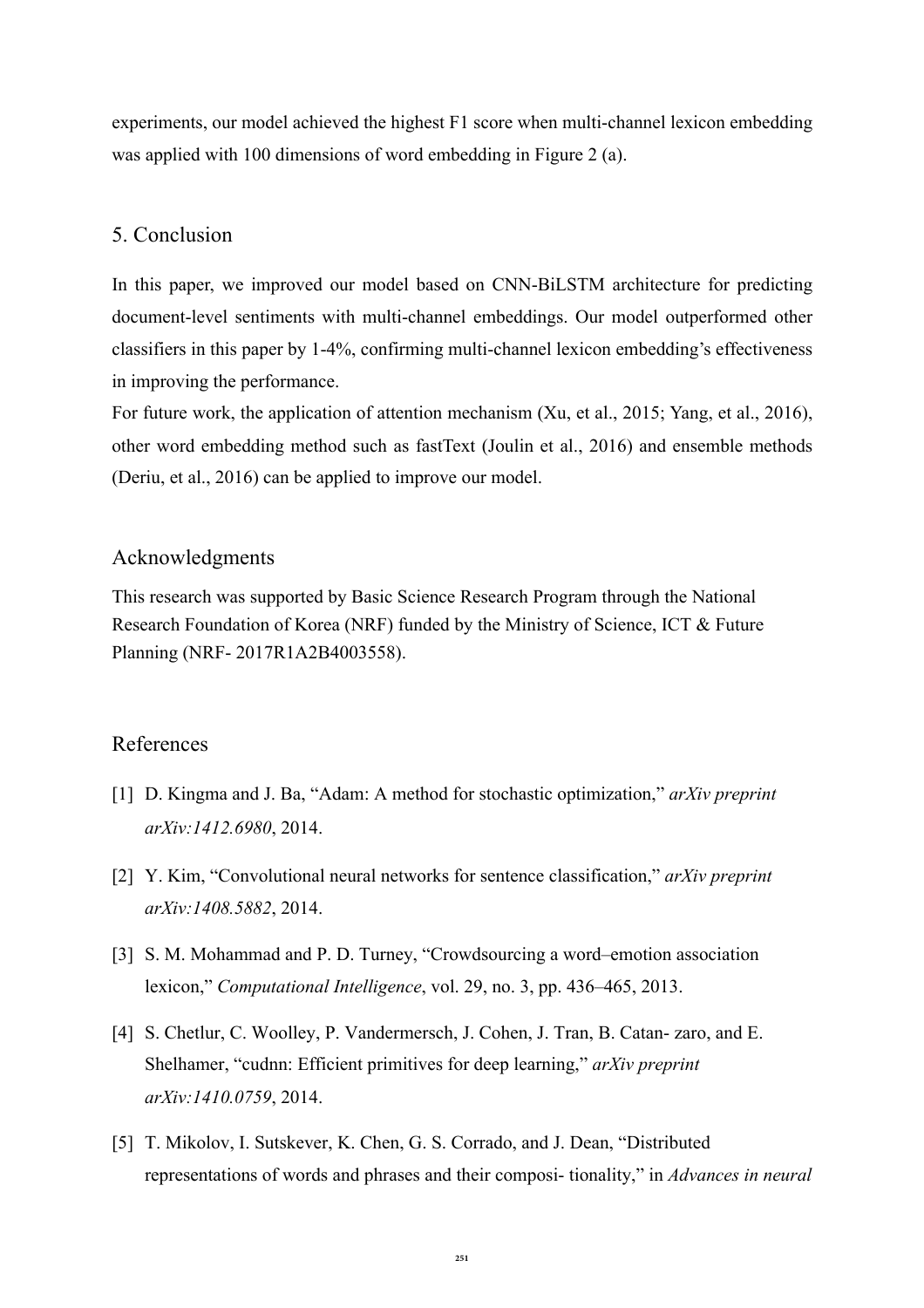*information processing systems*, 2013, pp. 3111–3119.

- [6] A. Joulin, E. Grave, P. Bojanowski, M. Douze, H. Je ́gou, and T. Mikolov, "Fasttext. zip: Compressing text classification models," *arXiv preprint arXiv:1612.03651*, 2016.
- [7] S. Mohammad, C. Dunne, and B. Dorr, "Generating high-coverage semantic orientation lexicons from overtly marked words and a the- saurus," in *Proceedings of the 2009 Conference on Empirical Methods in Natural Language Processing: Volume 2-Volume 2*. Association for Computational Linguistics, 2009, pp. 599–608.
- [8] Z. Yang, D. Yang, C. Dyer, X. He, A. J. Smola, and E. H. Hovy, "Hierarchical attention networks for document classification." in *HLT- NAACL*, 2016, pp. 1480–1489.
- [9] K. S. Tai, R. Socher, and C. D. Manning, "Improved semantic rep- resentations from tree-structured long short-term memory networks," *arXiv preprint arXiv:1503.00075*, 2015.
- [10]G. E. Hinton, N. Srivastava, A. Krizhevsky, I. Sutskever, and R. R. Salakhutdinov, "Improving neural networks by preventing co- adaptation of feature detectors," *arXiv preprint arXiv:1207.0580*, 2012.
- [11]J. Deriu, A. Lucchi, V. De Luca, A. Severyn, S. Mu ̈ller, M. Cieliebak, T. Hofmann, and M. Jaggi, "Leveraging large amounts of weakly supervised data for multi-language sentiment classification," in *Pro- ceedings of the 26th International Conference on World Wide Web*. International World Wide Web Conferences Steering Committee, 2017, pp. 1045–1052.
- [12]B. Shin, T. Lee, and J. D. Choi, "Lexicon integrated cnn models with attention for sentiment analysis," *arXiv preprint arXiv:1610.06272*, 2016.
- [13]S. Hochreiter and J. Schmidhuber, "Long short-term memory," *Neural computation*, vol. 9, no. 8, pp. 1735–1780, 1997.
- [14]M. Hu and B. Liu, "Mining and summarizing customer reviews," in *Proceedings of the tenth ACM SIGKDD international conference on Knowledge discovery and data mining*. ACM, 2004, pp. 168–177.
- [15]S.M.Mohammad,S.Kiritchenko,andX.Zhu,"Nrc-canada:Building the state-of-the-art in sentiment analysis of tweets," *arXiv preprint arXiv:1308.6242*, 2013.